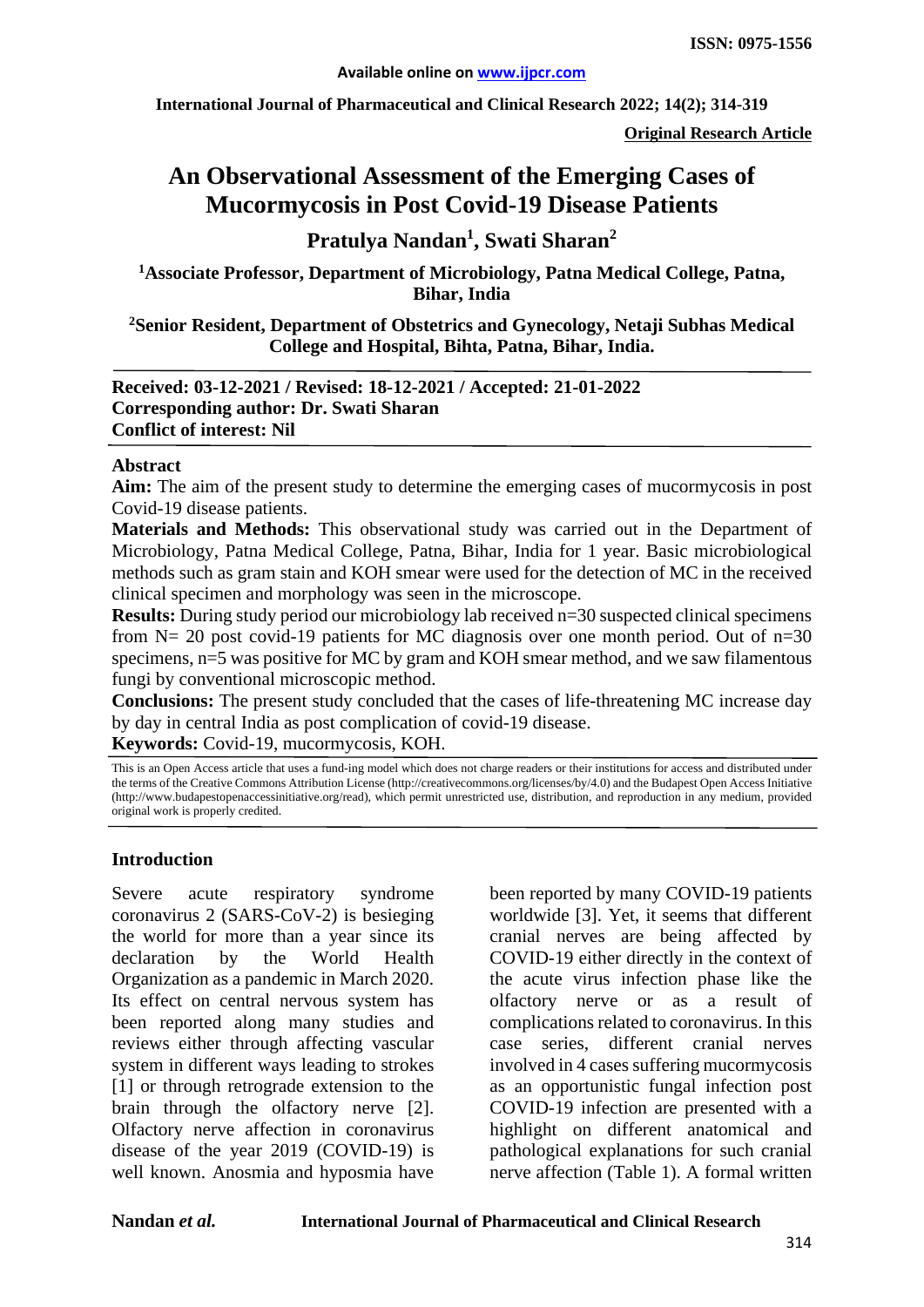consent was obtained from all cases to publish their medical history, laboratory results, and imaging for radiological as well as clinical lesions.

The 2019 novel coronavirus (2019-nCoV) or severe acute respiratory syndrome coronavirus 2 (SARS-CoV-2) first reported in Wuhan, Hubei province in China, quickly spread to other parts of the world forming a global pandemic [4]. The disease pattern of COVID-19 can range from mild to life threatening pneumonia with associated bacterial and fungal coinfections [5]. Due to the associated co morbidities (e.g., diabetes mellitus, chronic obstructive pulmonary disease) and immunocompromised conditions (e.g., corticosteroid therapy, ventilation, intensive care unit stay), these patients are prone to develop severe opportunistic infections. There are reports of the development of severe opportunistic infections such as oropharyngeal candidiasis, pneumocystis jiroveci pneumonia, pulmonary aspergillosis, bloodstream candida infections, etc., in patients affected with COVID-19 disease [6,7]. There are also few isolated case reports of rhino-orbital mucormycosis in COVID-19 disease [4].

Mucormycosis is a rare but severe fungal infection caused by the Mucorales species of phylum Zygomycota. Naturally, Mucorales occur in soil, their spores spread by air often contaminate foods, water, and clinical specimens. The Mucor sp., Rhizopus sp., Asidia and Cunningham ella are the main causative agent for MC in humans [9]. Mucormycosis described as a potentially lethal infection amongst immune-compromised hosts, particularly in those with diabetes, leukemia, and lymphoma [10]. During the fungal infection thrombosis and tissue necrosis are the major symptoms and require antifungal drug therapy and surgery to help remove the infected tissues. In this Covid19 era, the rate of MC cases rapidly growing in the

Covid19 patients in India. Mucormycosis is difficult to diagnose which affects outcomes and results in a poor prognosis. Delay in diagnosis increase the mortality rate by about 35- 66% [12].

## **Materials and Methods:**

This observational study was carried out in the Department of Microbiology, Patna Medical College, Patna, Bihar, India for 1 year.

### **Methodology:**

The demographic details and clinical diagnosis were recorded from medical records. During the study period, our microbiology laboratory received various specimens such as nasal swabs, ET secretion, sputum, and tissues from our IPD departments such as ICU, and Covid19 ward for the detection of fungal infection in the specimens. Patients admitted in our hospital with a history of fever, cough, body ache and shortness of breath for 4-5 days with have positive report of nasopharyngeal/ oropharyngeal swab for covid19 RT-PCR were included in the present study. Wound swabs were rejected. If the specimens were transported to the laboratory in a sterile container and swabs, the aspirates were immediately performed direct microscopy, KOH smear preparation and gram's stain. Identification was done on the basis of morphology in the microscopy.

#### **Results:**

Total of n=30 suspected sputum; nasal swab and BAL samples from N=20 of participants was received in our microbiology laboratory during study period. Age, sex and other demography details were collected before sample collection, the average age of the participants was  $63.4 \pm 9.5$  years, and the majority of participants were male 80%). Although, 40% participants belong to 41– 60-year age and 60% of participant belongs to 61–80-year age (Table 1).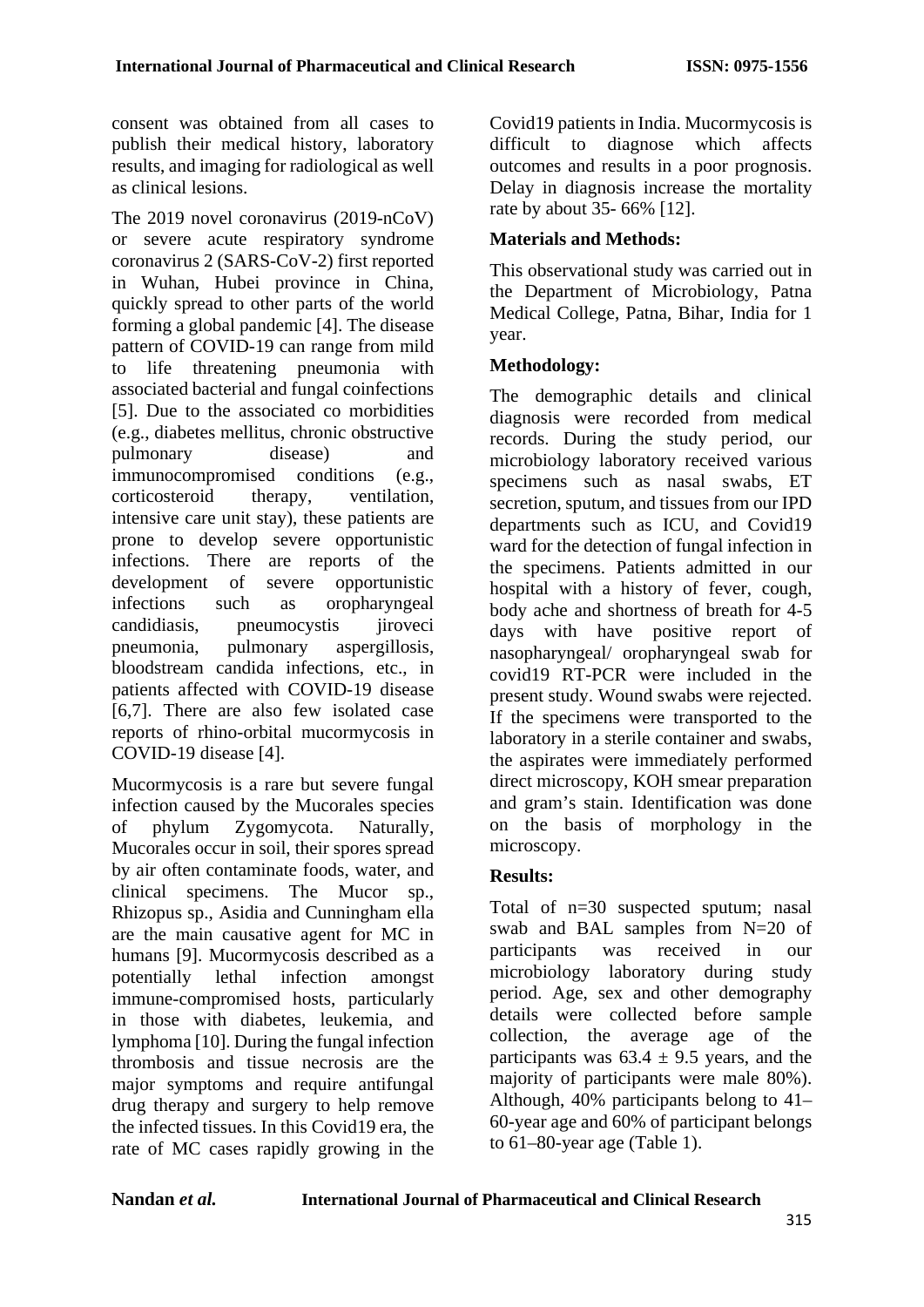| Table 1. Demographic prome or participants         |                     |     |  |
|----------------------------------------------------|---------------------|-----|--|
| <b>Characteristics</b>                             | No. of participants | (%) |  |
| Age (years)                                        |                     |     |  |
| $40 - 60$                                          | 8                   | 40% |  |
| 61 above                                           | 12                  | 60% |  |
| Gender                                             |                     |     |  |
| Male                                               | 16                  | 80% |  |
| Female                                             | 04                  | 20% |  |
| Past history of Disease (Immuno-compromised)       |                     |     |  |
| Male                                               | 18                  | 90% |  |
| Female                                             | 02                  | 10% |  |
| Positive<br>nasopharyngeal/<br>RT-PCR<br>report of |                     |     |  |
| oropharyngeal swab for covid19                     |                     |     |  |
| Male                                               | 13                  | 65% |  |
| Female                                             | 07                  | 35% |  |
| Total stay in hospital (in days)                   |                     |     |  |
| $10-20$ days                                       | 12                  | 60% |  |
| $>$ 20 days                                        | 8                   | 40% |  |
| Type of specimens $(n=30)$                         | $\bullet$           |     |  |
| Sputum                                             | 13                  | 43% |  |
| Nasal swab                                         | 11                  | 36% |  |
| <b>BAL</b>                                         | 6                   | 21% |  |

**Table 1: Demographic profile of participants**

Out of  $N = 20$  participants, 85% males and 62% of females had a history of autoimmune disease; all the participants had a conformed RT-PCR positive report for Covid-19. Moreover, all the participants had a history of long hospital stay during the treatment of covid19, the average hospital stay of all the participants were about 15 days (Table 2). Moreover, our microbiology laboratory received multiple samples (sputum + nasal swab and BAL secretion from the same participants) from the five participants (Table 2).

|                    |           | of<br><b>Types</b><br>specimen |                |                |                |
|--------------------|-----------|--------------------------------|----------------|----------------|----------------|
|                    |           | Sputum                         |                |                |                |
| Participants<br>ID | Age $(Y)$ | Gender<br>(M/F)                | Sputum         | Nasal swab     | <b>BAL</b>     |
| X-101              | $45*$     | M                              | Yes            | N <sub>o</sub> | Yes            |
| $X-102$            | $57*$     | M                              | N <sub>o</sub> | Yes            | N <sub>o</sub> |
| $X-103$            | 67        | $\mathbf{F}$                   | Yes            | N <sub>o</sub> | N <sub>0</sub> |
| $X-104$            | 62        | M                              | Yes            | Yes            | N <sub>o</sub> |
| $X-105$            | $50*$     | $\overline{F}$                 | Yes            | N <sub>o</sub> | N <sub>o</sub> |
| $X-106$            | 76        | M                              | Yes            | Yes            | Yes            |
| X-107              | $54*$     | M                              | N <sub>o</sub> | N <sub>o</sub> | N <sub>o</sub> |
| $X-108$            | 72        | M                              | N <sub>o</sub> | N <sub>o</sub> | Yes            |
| $X-109$            | 71        | M                              | Yes            | Yes            | N <sub>o</sub> |
| $X-110$            | $54*$     | M                              | N <sub>o</sub> | N <sub>o</sub> | N <sub>o</sub> |
| X-111              | 64        | F                              | Yes            | N <sub>0</sub> | N <sub>o</sub> |

Table 2: Distribution of Participants  $(N = 20)$  and specimens  $(n = 30)$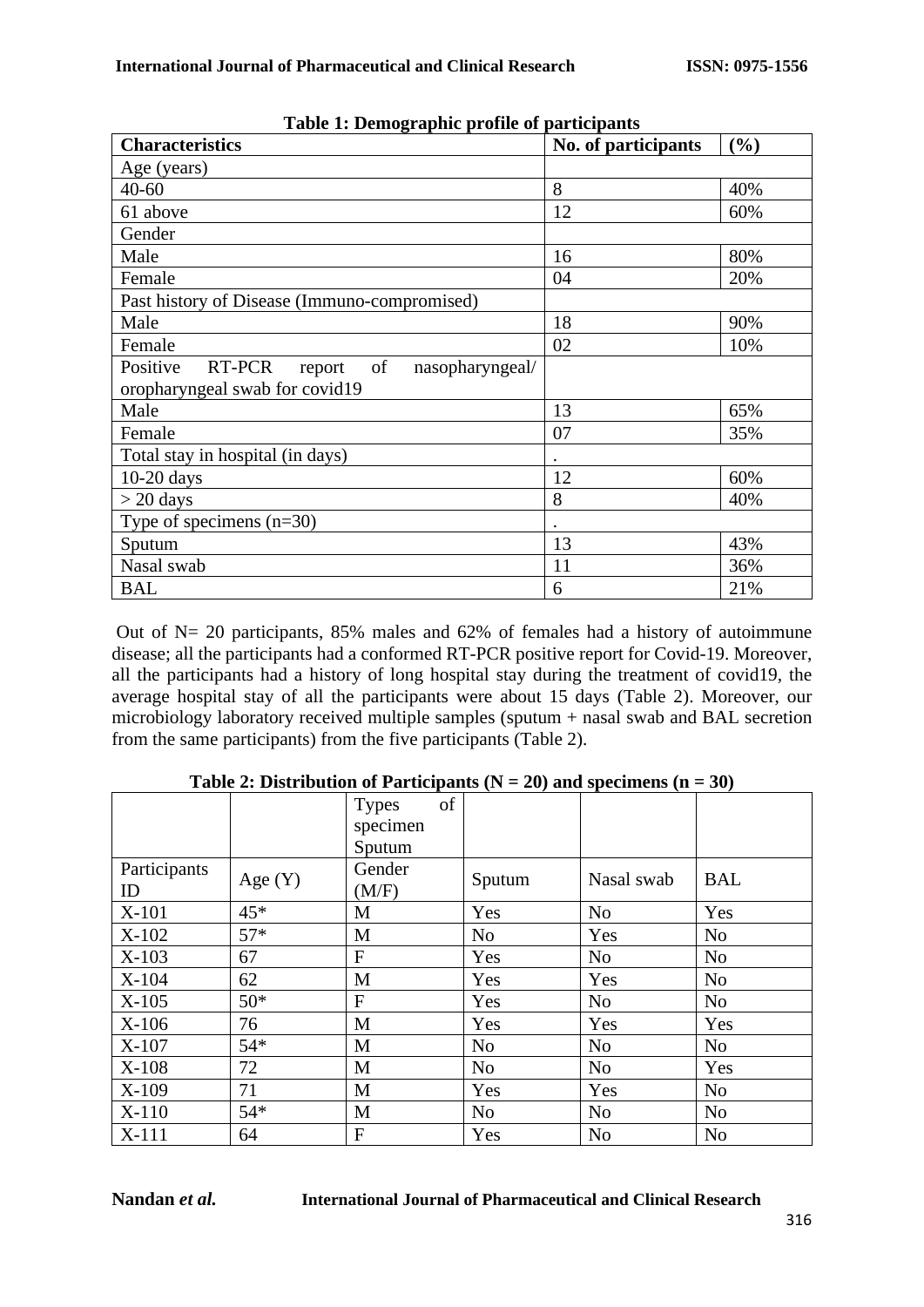| $X-112$ | 71  | M            | Yes            | N <sub>o</sub> | Yes            |
|---------|-----|--------------|----------------|----------------|----------------|
| $X-113$ | 66  | M            | Yes            | Yes            | N <sub>o</sub> |
| X-114   | 58* | M            | N <sub>o</sub> | Yes            | N <sub>o</sub> |
| $X-115$ | 61  | M            | Yes            | N <sub>o</sub> | N <sub>o</sub> |
| $X-116$ | 72  | $\mathbf{F}$ | N <sub>o</sub> | Yes            | N <sub>o</sub> |
| X-117   | 68  | M            | Yes            | N <sub>o</sub> | Yes            |
| $X-118$ | 48* | M            | Yes            | N <sub>o</sub> | N <sub>o</sub> |
| X-119   | 53* | $\mathbf{F}$ | Yes            | N <sub>o</sub> | N <sub>o</sub> |
| $X-120$ | 63  | M            | Yes            | N <sub>o</sub> | N <sub>o</sub> |

Where,  $(*= 60$  years age participants), (Yes = sample received) and (No = sample not received).

| Participants ID | Age $(Y)$ | Gender<br>(M/F) | Types of specimen Sputum |                      |                |
|-----------------|-----------|-----------------|--------------------------|----------------------|----------------|
|                 |           |                 | Sputum                   | <b>Nasal</b><br>swab | <b>BAL</b>     |
|                 |           |                 | $(n=5)$                  | $(n=3)$              | $(n=5)$        |
| $X-104$         | 62        | M               | Yes                      | Yes                  | N <sub>o</sub> |
| X-109           | 71        | M               | Yes                      | Yes                  | N <sub>o</sub> |
| $X-113$         | 66        | M               | Yes                      | N <sub>o</sub>       | N <sub>o</sub> |
| X-118           | 48*       | M               | Yes                      | N <sub>o</sub>       | N <sub>o</sub> |
| $X-119$         | $53*$     | F               | Yes                      | N <sub>o</sub>       | N <sub>o</sub> |

**Table 3: Distribution of positive specimens for mucormycosis (n = 5)**

Out of n=30 specimens, total 5 specimen found positive for fungal smear i.e.,  $n=3$ sputum,  $n=2$  nasal swabs and  $n=0$  BAL specimens (Table 3). Positive report for fungal smear were informed immediately to concern clinician. Received specimens directly examine by microbiologist before acceptance in the microbiology laboratory and further processed for fungal detection. Fungal smear (KOH wet mount) and gram staining perform for morphological analysis. Discussion Although India has not been able to actively control and limit the second wave of COVID-19, the number of new cases is now in decline. Despite this, emerging complications associated with COVID-19 are being reported with the fungal infection mucormycosis becoming a serious issue in India due to its unprecedent surge and high morbidity [11,12]. The term MC collectively known "black mold" or "black fungus" in India is a fungal infection caused by the order of mucorales. Order: Mucorales is the group of the filamentous fungus, comprises about 20 pathogenic species which are further divided into [13] genera. The genera of Mucorales are one of the best decomposers of organic materials and are often found in decaying organic materials such as rooted fruits and vegetables, plant litter, and animal manure. [13] The Mucor sp., Rhizopus sp., Asidia and Cunningham ella are the main causative agent for MC in humans [14]. Spores of the mucorales are highly prevalent in the air. Patients acquire the infection by inhalation, ingestion or traumatic inoculation of the spores from the environment [15]. Other than environmental factors, uncontrolled diabetes mellitus, inappropriate steroid therapy, increased iron accumulation, and the damage caused by the COVID-19 virus may be responsible for the MC [4,12,16]. In our study we reported  $MC$  in  $N=5$ participants who were long stayed in hospital on oxygen support. All the MC positive participants belong to >60 years age and all had a weakened immune system. Mortality rate of MC is very high, early diagnosis is very essential to reduce the sever morbidity and mortality of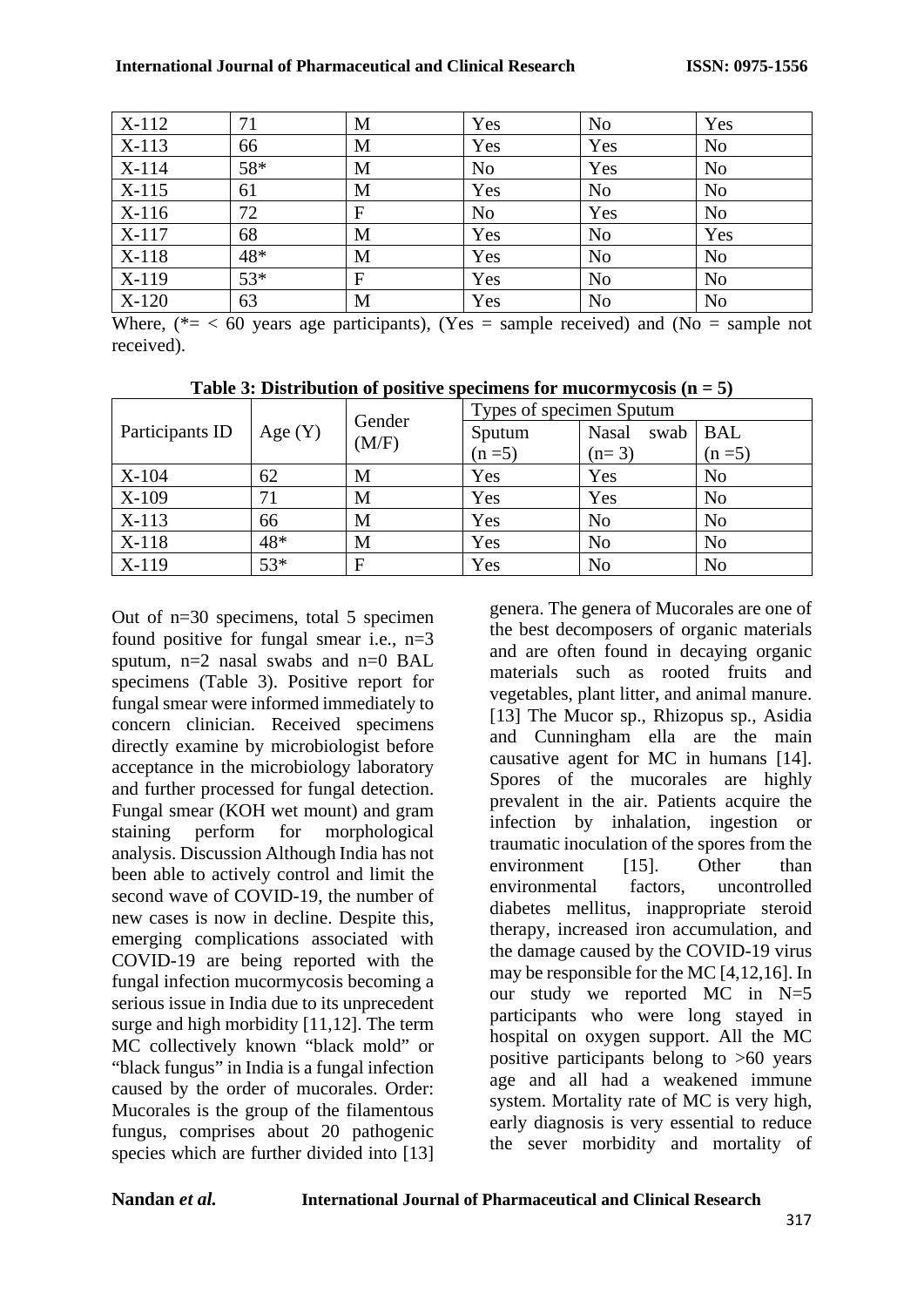patients [17]. The standard approaches for the treatment of MC are usually based on the combination of antifungal therapy and surgical removal of involved tissues [18].

### **Conclusion:**

The MC occurring in the post Covid-19 patients are a secondary infection and directly linked with the virus, poor glycemia control, widespread use of corticosteroids, and invasive ventilation. Therefore, early screening and diagnosis are much-needed to prevent is a lifethreatening event cause by the black mold in post Covid-19 infection.

# **Reference:**

- 1. Roushdy T, Hamid E. A review on SARS-CoV-2 and stroke pathogenesis and outcome. Egypt J Neurol Psychiatr Neurosurg. 2021;57(1):63.
- 2. Meinhardt J, Radke J, Dittmayer C, Franz J, Thomas C, Mothes R, et al. Olfactory transmucosal SARS-CoV-2 invasion as a port of central nervous system entry in individuals with COVID-19. Nat Neurosci. 2021;24(2):168–75.
- 3. Aziz M, Goyal H, Haghbin H, Lee-Smith WM, Gajendran M, Perisetti A. The association of "loss of smell" to COVID-19: a systematic review and metaanalysis. Am J Med Sci. 2021;361(2):216–25.
- 4. Farnoosh G, Alishiri G, Hosseini Zijoud SR, Dorostkar R, Jalali Farahani A. Understanding the severe acute respiratory syndrome coronavirus 2 (SARS-CoV-2) and coronavirus disease (COVID-19) based on available evidence-A narrative review. J Mil Med 2020; 22:1-11.
- 5. Mehta S, Pandey A. Rhino-orbital mucormycosis associated with COVID-19. Cureus 2020;12: e10726.
- 6. Salehi M, Ahmadikia K, Badali H, Khodavaisy S. Opportunistic fungal infections in the epidemic area of COVID-19: A clinical and diagnostic

perspective from Iran. Mycopathologia 2020; 185:607-11.

- 7. Chowdhary A, Tarai B, Singh A, Sharma A. Multidrug-resistant Candida auris infections in critically Ill coronavirus disease patients, India, April–July 2020. Emerg Infect Dis 2020; 26:2694-6.
- 8. Mekonnen ZK, Ashraf DC, Jankowski T, Grob SR, Vagefi MR, Kersten RC, et al. Acute invasive rhino-orbital mucormycosis in a patient with COVID-19-associated acute respiratory distress syndrome. Ophthalmic Plast Reconstr Surg 2020.
- 9. Kwon-Chung KJ. Taxonomy of fungi causing mucormycosis and entomophthoramycosis (zygomycosis) and nomenclature of the disease: molecular mycologic perspectives. Clin Infect Dis. 2012;54(Suppl 1): S8–S15.
- 10. Afroze SN, Korlepara R, Rao GV, Madala J. Mucormycosis in a Diabetic Patient: A Case Report with an Insight into Its Pathophysiology. Contemp Clin Dent. 2017;8(4):662–6.
- 11. Bhatt K, Agolli A, Patel MH, Garimella R, Devi M, Garcia E, et al. High mortality co-infections of COVID-19 patients: mucormycosis and other fungal infections. Discoveries (Craiova). 2021;9(1): e126.
- 12. Rao V, Arakeri G, Madikeri G, Shah A, Oeppen R, Brennan P. PostCOVID Mucormycosis in India: A formidable challenge. Br J Oral Maxillofac Surg. 2021.
- 13. Divakar PK. Fungal Taxa Responsible for Mucormycosis/ "Black Fungus" among COVID-19 Patients in India. J Fungi. 2021;7(8): 641.
- 14. Ibrahim AS, Spellberg B, Walsh TJ, Kontoyiannis DP. Pathogenesis of mucormycosis. Clin Infect Dis. 2012;54(Suppl 1): S16–22.
- 15. Richardson MD, Rautemaa-Richardson R. Biotic Environments Supporting the Persistence of Clinically Relevant